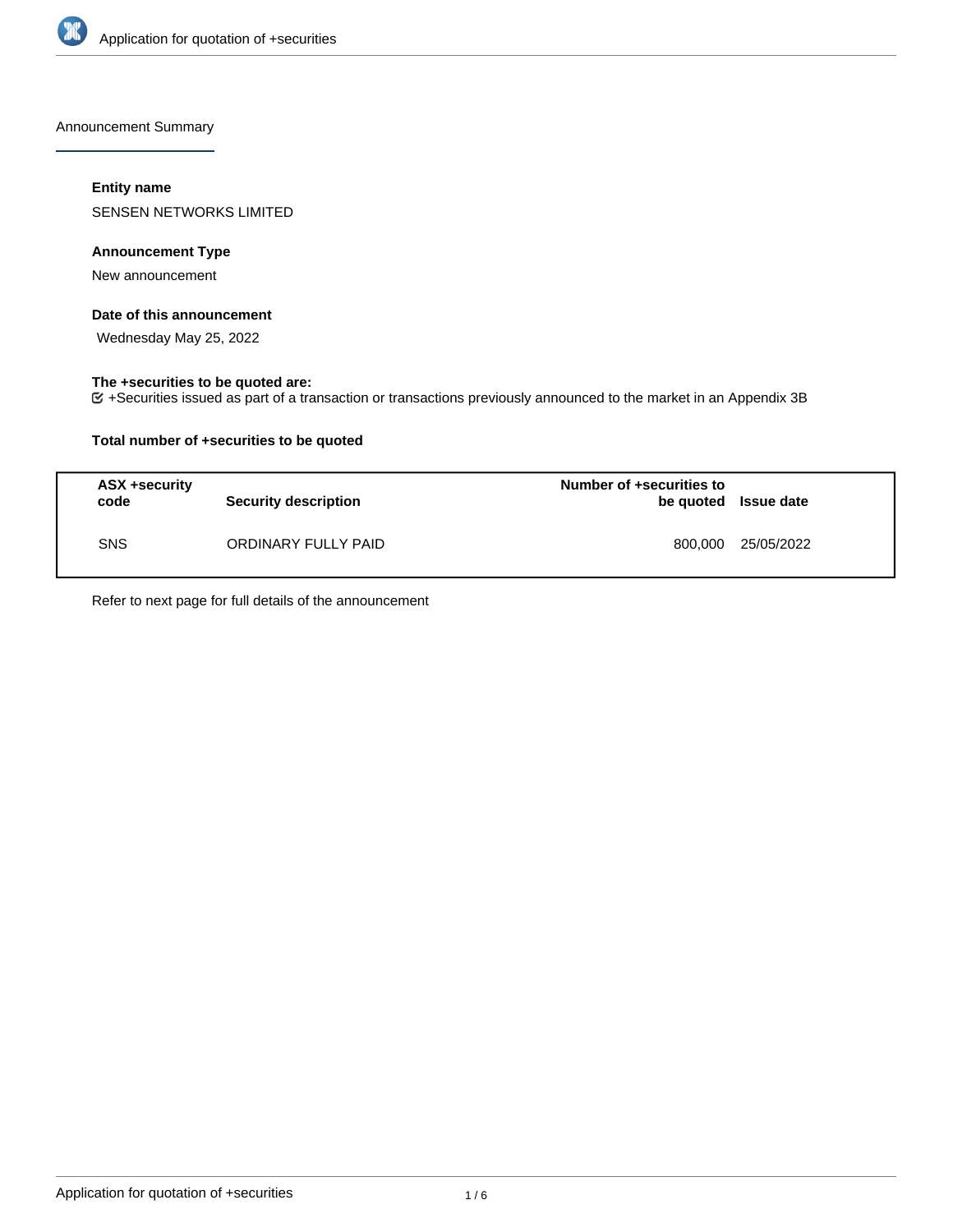

Part 1 - Entity and announcement details

## **1.1 Name of entity**

SENSEN NETWORKS LIMITED

We (the entity named above) apply for +quotation of the following +securities and agree to the matters set out in Appendix 2A of the ASX Listing Rules.

**1.2 Registered number type** ABN

**Registration number** 67121257412

**1.3 ASX issuer code** SNS

**1.4 The announcement is**

New announcement

#### **1.5 Date of this announcement**

25/5/2022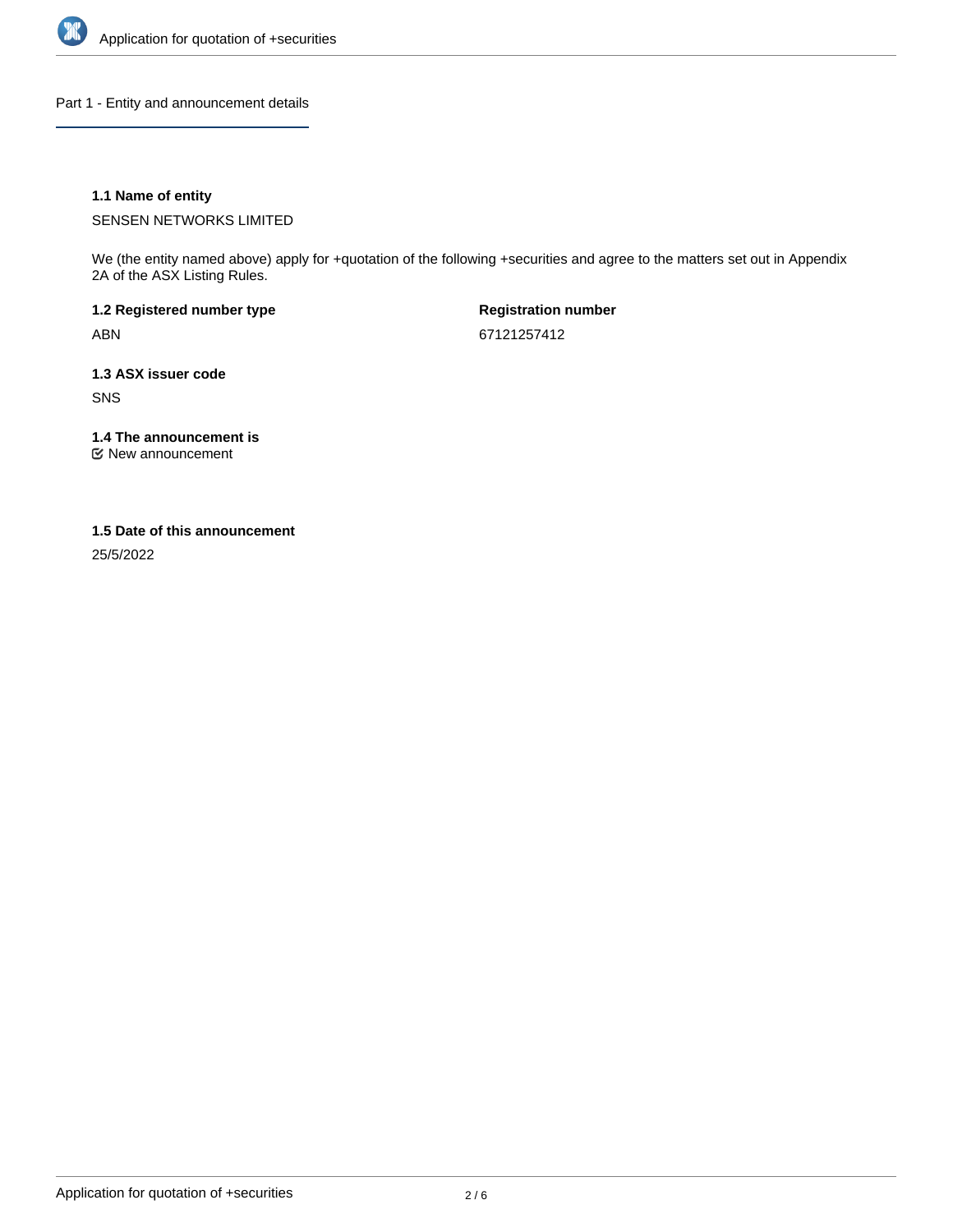

# Part 2 - Type of Issue

## **2.1 The +securities to be quoted are:**

+Securities issued as part of a transaction or transactions previously announced to the market in an Appendix 3B

#### **Previous Appendix 3B details:**

| <b>Announcement Date and</b><br>Time | <b>Announcement Title</b>                   | Selected Appendix 3B to submit quotation<br>reguest |  |
|--------------------------------------|---------------------------------------------|-----------------------------------------------------|--|
| 24-Mav-2022 17:58                    | New - Proposed issue of securities -<br>SNS | A placement or other type of issue                  |  |

**2.3a.2 Are there any further issues of +securities yet to take place to complete the transaction(s) referred to in the Appendix 3B?** No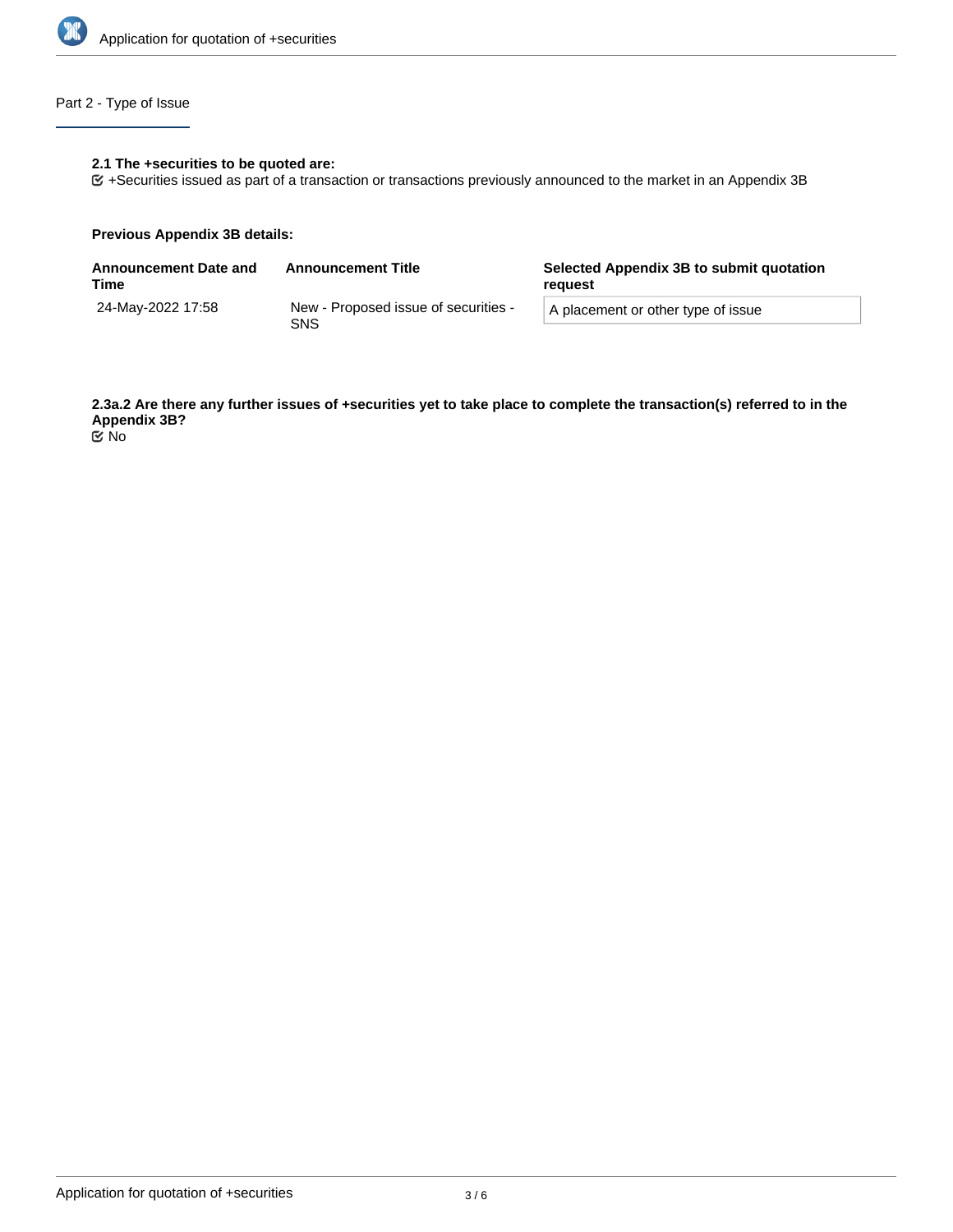

Part 3A - number and type of +securities to be quoted where issue has previously been notified to ASX in an Appendix 3B

#### Placement Details

**ASX +security code and description**

SNS : ORDINARY FULLY PAID

**Issue date** 25/5/2022

Distribution Schedule

**Provide a distribution schedule for the new +securities according to the categories set out in the left hand column including the number of recipients and the total percentage of the new +securities held by the recipients in each category.**

| Number of +securities held | <b>Number of holders</b> | Total percentage of +securities held<br>For example, to enter a value of 50%<br>please input as 50.00 |
|----------------------------|--------------------------|-------------------------------------------------------------------------------------------------------|
| $1 - 1,000$                |                          | %                                                                                                     |
| $1,001 - 5,000$            |                          | $\%$                                                                                                  |
| $5,001 - 10,000$           |                          | %                                                                                                     |
| 10,001 - 100,000           |                          | $\frac{0}{0}$                                                                                         |
| 100,001 and over           |                          | $\%$                                                                                                  |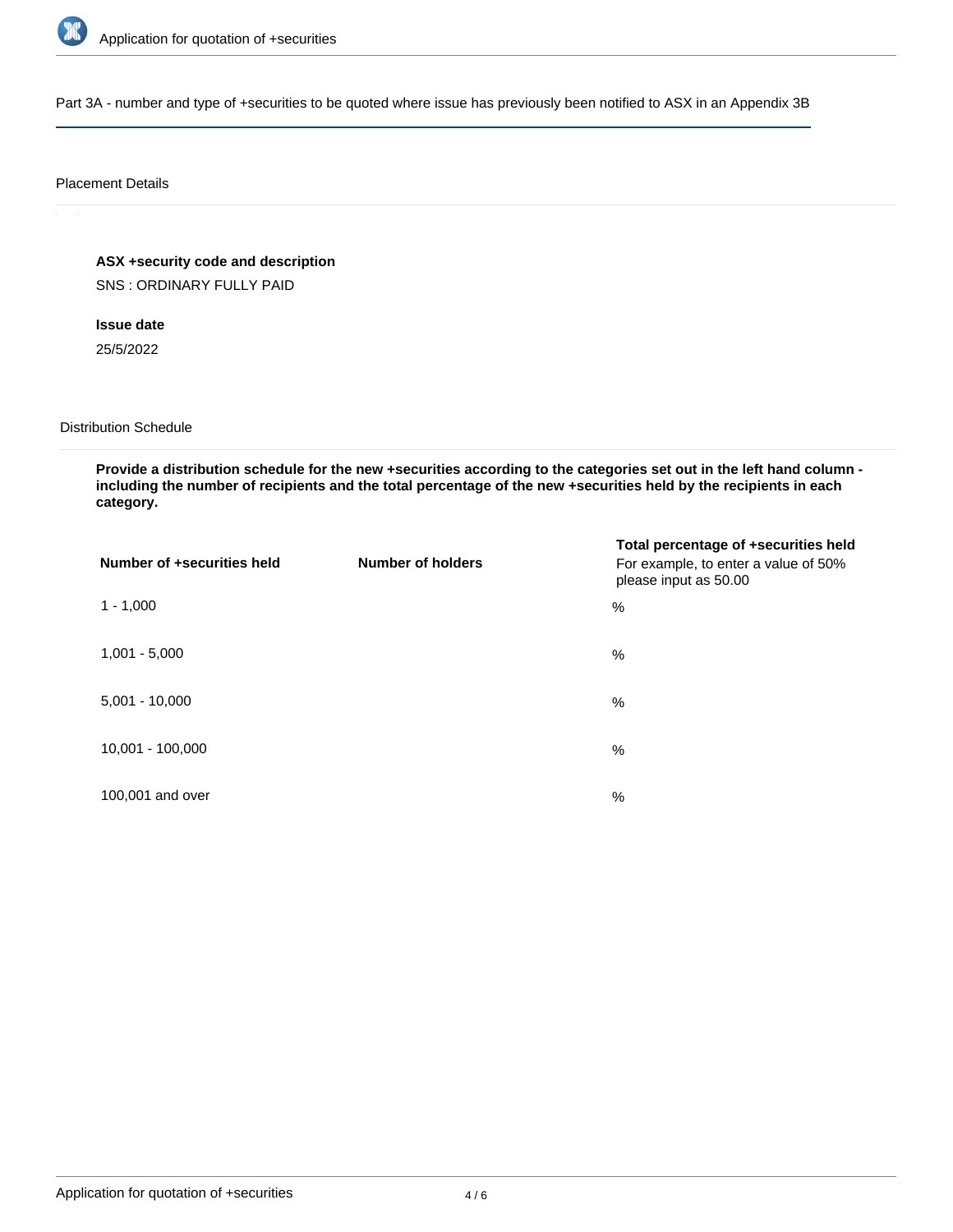

Issue details

## **Number of +securities to be quoted**

800,000

**Are the +securities being issued for a cash consideration?**

No

# **Please describe the consideration being provided for the +securities**

Being issued in consideration for commercial advisory services

#### **Please provide an estimate (in AUD) of the value of the consideration being provided per +security for the +securities to be quoted**

100,000.000000

# **Any other information the entity wishes to provide about the +securities to be quoted**